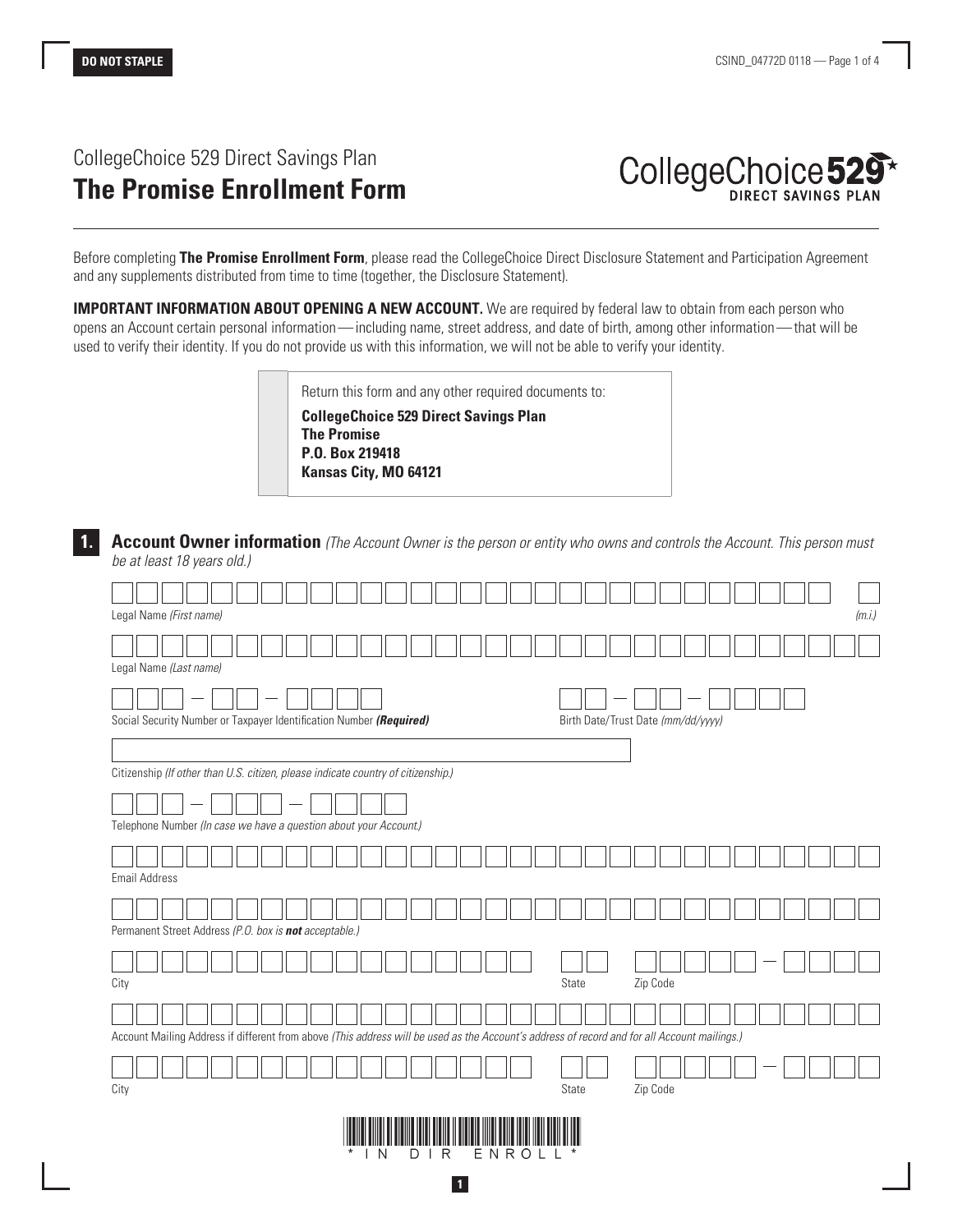# **2. Beneficiary information** *(The Beneficiary is the future student.)*

| Legal Name (First name)                                                                                                                                                             |                         | (m.i.) |  |  |  |
|-------------------------------------------------------------------------------------------------------------------------------------------------------------------------------------|-------------------------|--------|--|--|--|
| Legal Name (Last name)                                                                                                                                                              |                         |        |  |  |  |
| Social Security Number or Taxpayer Identification Number (Required)                                                                                                                 | Birth Date (mm/dd/yyyy) |        |  |  |  |
| Citizenship (If other than U.S. citizen, please indicate country of citizenship.)<br>Check if Beneficiary's address is the same as Account Owner, otherwise complete the following: |                         |        |  |  |  |
| <b>Mailing Address</b>                                                                                                                                                              |                         |        |  |  |  |
| City                                                                                                                                                                                | Zip Code<br>State       |        |  |  |  |

# **3. Successor Account Owner information** *(Optional)*

- The Successor Account Owner will take control of the Account in the event of the Account Owner's death or legal incompetence.
- You may revoke or change the Successor Account Owner at any time. See the Disclosure Statement for more information.
- The person you designate as Successor Account Owner **must be at least 18 years old.**

|    | (m.i.)<br>Legal Name (First name)                                                                                       |
|----|-------------------------------------------------------------------------------------------------------------------------|
|    | Legal Name (Last name)                                                                                                  |
|    | Birth Date (mm/dd/yyyy)                                                                                                 |
| 4. | <b>School information</b> (Required)                                                                                    |
|    | School Name (Please do not abbreviate school name)                                                                      |
|    | School's County                                                                                                         |
|    | CDA Assigned ID (Testing ID)                                                                                            |
|    | Current Grade (Please use 01 for 1st Grade,<br><b>Graduation Year</b><br>for example, for Kindergarten, please write K) |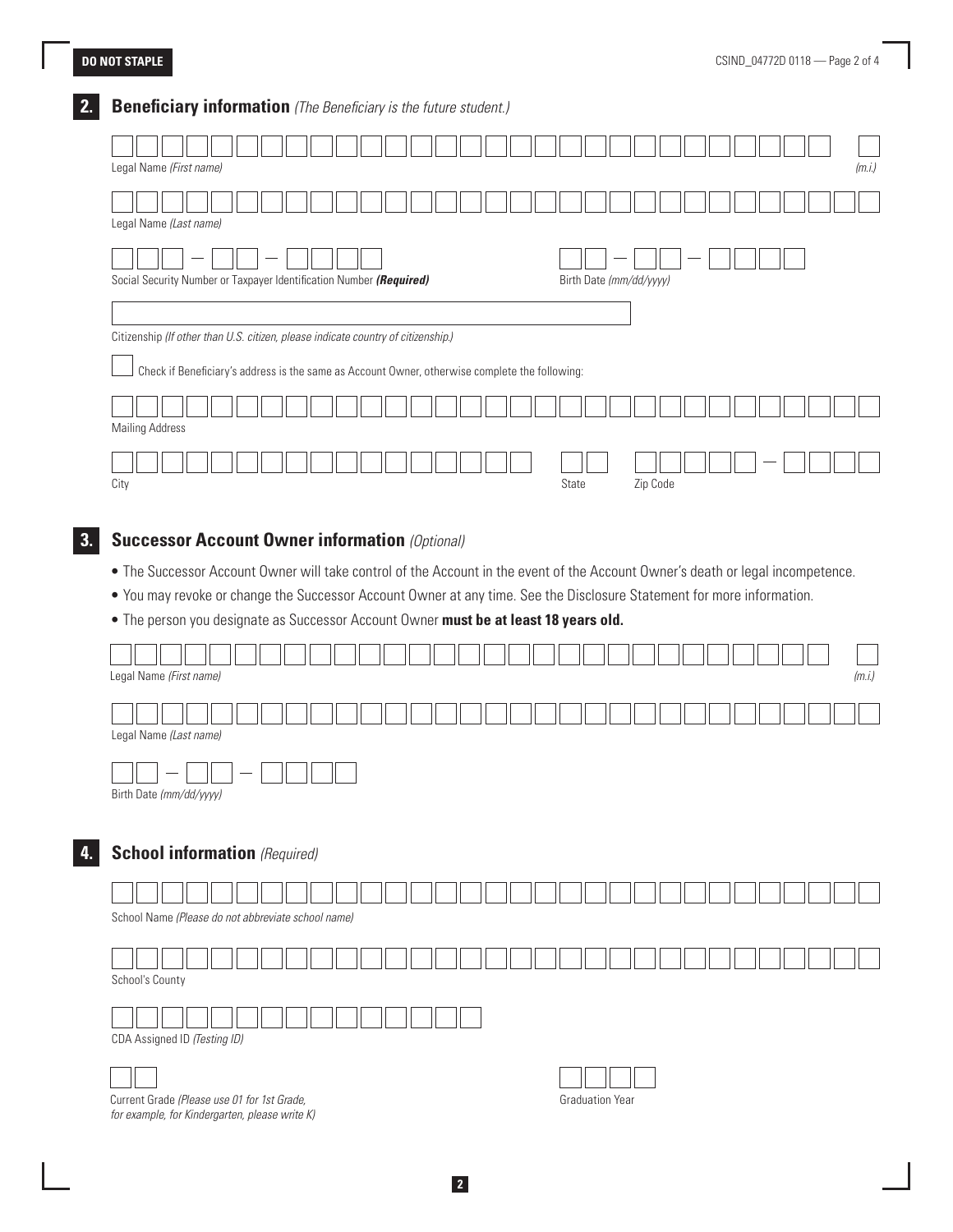#### **DO NOT STAPLE**

### **5. Investment Option selection**

- Before choosing your Investment Option(s), see the Disclosure Statement *(also available at www.collegechoicedirect.com)* for complete information about the investments offered.
- You must allocate at least **1%** of your contributions to each Investment Option that you choose. Use whole percentages only.
- Your investment percentages must total **100%.**

#### **Year of Enrollment Portfolios:**

The asset allocation of money invested in the Year of Enrollment Portfolios is automatically adjusted over time to become more conservative as the Beneficiary approaches enrollment.

2036 Enrollment Portfolio **%**

2033 Enrollment Portfolio **%**

2030 Enrollment Portfolio **%**

2027 Enrollment Portfolio **%**

2024 Enrollment Portfolio **%**

2021 Enrollment Portfolio **%**

College Portfolio **%**

#### **Individual Portfolios:**

The assets will remain in the portfolio you select until you exchange them into a new Investment Option.

International Portfolio **%** U.S Equity Index Portfolio **800 million 1996** Active Bond Portfolio **%** Bond Index Portfolio **%** Inflation-Protected Portfolio **%** Stable Value Portfolio **%** Savings Portfolio (FDIC-Insured) **% 1 0 0 %**

## **6. Initial contribution**

**Champion Pledges:** You may fund your account through Ugift® with pledges received from your champions.

Additional contributions of at least \$10 can be made at any time once your account is established by going online to **www.collegechoicedirect.com** and logging into your account. You can make additional contributions the following ways:

**3**

- Electronic funds transfer from your checking or savings account
- Automatic investment plan with scheduled contributions in set amounts from your checking or savings account
- Payroll deduction (of \$10 or more) through participating employers
- Check (made payable to CollegeChoice 529 Direct Savings Plan)